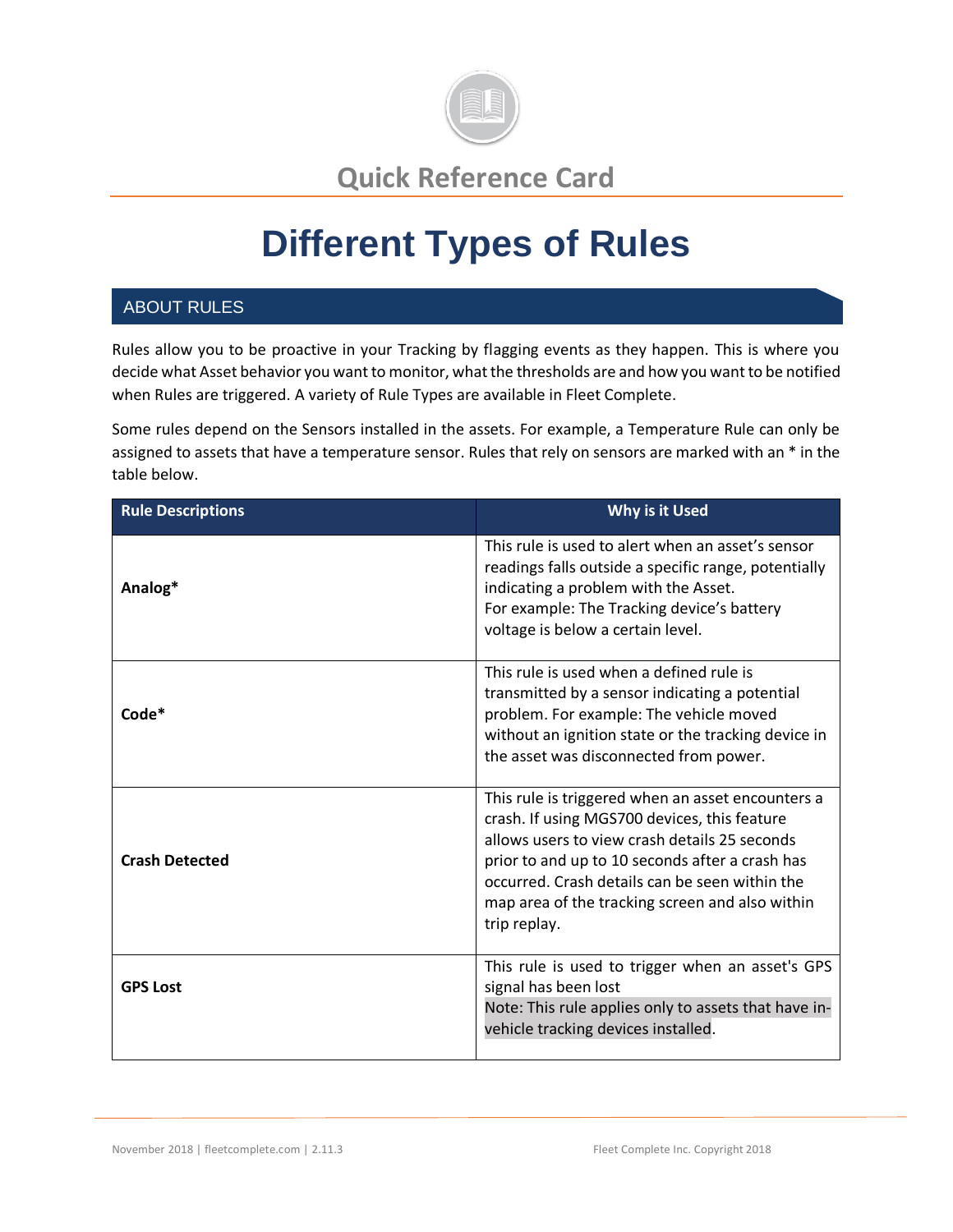

## **Quick Reference Card**

| Harsh Braking*                  | This rule is used to notify when an asset's Harsh<br>Braking sensor indicates it is being driven harshly<br>while braking.<br>Note: This rule applies only to assets that have in-<br>vehicle tracking devices installed.                                                   |
|---------------------------------|-----------------------------------------------------------------------------------------------------------------------------------------------------------------------------------------------------------------------------------------------------------------------------|
| <b>Harsh Cornering*</b>         | This rule is used to notify when an asset's Harsh<br>Cornering sensor indicates it is being driven<br>harshly around corners.<br>Note: This rule applies only to assets that have in-<br>vehicle tracking devices installed.                                                |
| Humidity*                       | This rule is used when an asset's humidity sensor<br>falls outside a specific range, indicating a<br>potential risk to the vehicle's cargo.                                                                                                                                 |
| Idle                            | This rule indicates when an asset's position<br>remains constant with the ignition turned on,<br>indicating a potential security risk and/or added<br>fuel costs.<br>Note: This rule type is set up by default on Fleet<br>Complete                                         |
| <b>Illegal Power Off</b>        | This rule is used to alert when an asset has lost<br>power while not connected to the DCM.<br>Note: This rule applies only to assets that have in-<br>vehicle tracking devices installed                                                                                    |
| Input*                          | This rule indicates when an asset's input sensor<br>has a change in its state, indicating a valid reason<br>for the vehicle to be idle. For example; when a<br>door is open or closed.                                                                                      |
| <b>Invalid GPS</b>              | This rule is used to alert when an asset's GPS is not<br>providing enough valid information, allowing you<br>to take preventative measures to ensure you are<br>always receiving and recording accurate data.<br>For example: The antenna is not in an optimal<br>position. |
| <b>Outside Work Hours Usage</b> | This rule is triggered when an asset's ignition is<br>turned on outside of its work schedule, indicating                                                                                                                                                                    |